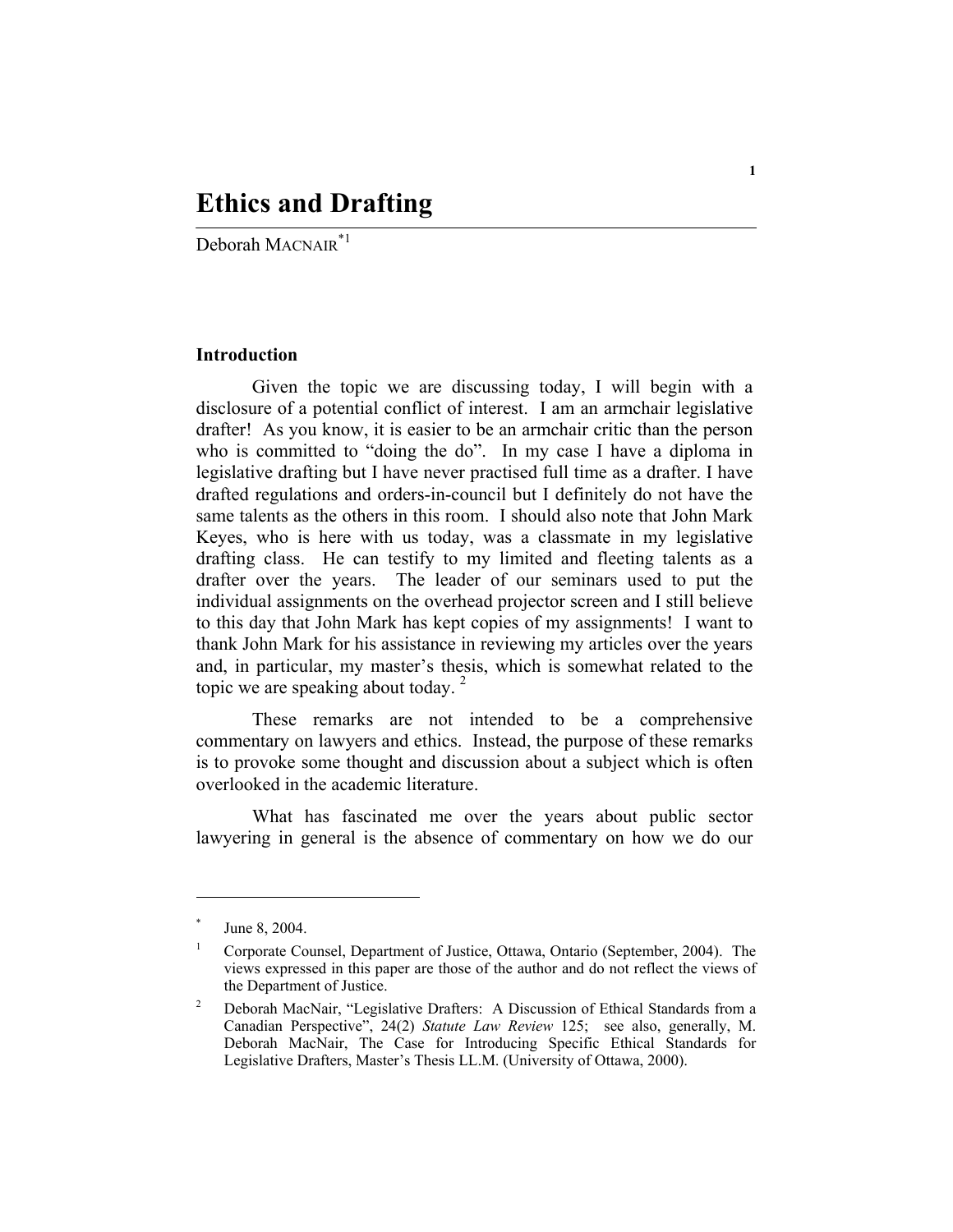job.<sup>3</sup> This can be either attributed to the fact that it has been assumed that the provincial and territorial codes of professional conduct are largely driven by the needs of the private practitioner, and that the codes are meant to apply to them, or as some may argue, through the benign neglect on the part of the public sector lawyer.

The practice of law in the public sector requires a different skill and competency; however, it has always stayed under the radar screen in comparison to the private practitioner. There has been an ongoing debate as to whether ethics, and doing the right thing, is intuitive or acquired as a skill.<sup>4</sup> I have always been intrigued by the "how" in "how" we do our job. I was not a "born natural" when I joined the public service as a lawyer. But I soon became intrigued by the "public interest" component of our work and how we serve the Crown as a client. This led to my interest in ethics and, in particular, to professional responsibility. When I prepared my master's thesis it therefore seemed natural to put the practice of a legislative drafter under the "ethics" lens.

## **Let's start with the definitions**

Time does not permit me to explore all of the possible definitions of a "legislative drafter" or "codes of ethics" or to describe all of the work environments where legislative drafters work and that would have an impact on the standards that apply to them (parliament, legislative assemblies, municipalities, provincial and territorial governments) and so I would ask you to bear with me in that regard.<sup>5</sup> I developed the following summary for my thesis:

<sup>3</sup> Deborah MacNair, "The Role of the Federal Public Sector Lawyer: From Polyester Lawyer: From Polyester to Silk", (2000) 50 *U.N.B.L.J.* 125; Deborah MacNair, "Crown Prosecutors and Conflict of Interest: A Canadian Perspective", (2002) 7 *Can. Crim. L. Rev.* 257.

<sup>4</sup> D.S. Kleinberger, "Wanted: An Ethos of Personal Responsibility – Why Codes of Ethics and schools of Law Don't Make for Ethical Lawyers" (1989) 21 *Conn. L. Rev.* 365; R.E.Loder, "Tighter Rules of Professional Conduct: Saltwater for Thirst" (1987-88) 1 *Georgetown Journal of Legal Ethics* 311.

<sup>5</sup> See generally David A. Marcello, "The Ethics and Politics of Legislative Drafting", (1996) 70 *Tulane Law Review* 2437; Roger Purdy, "Professional Responsibility for Legislative Drafters: Suggested Guidelines and Discussion of Ethics and Role Problems", 11 *Seton Hall Legislative Journal* 67.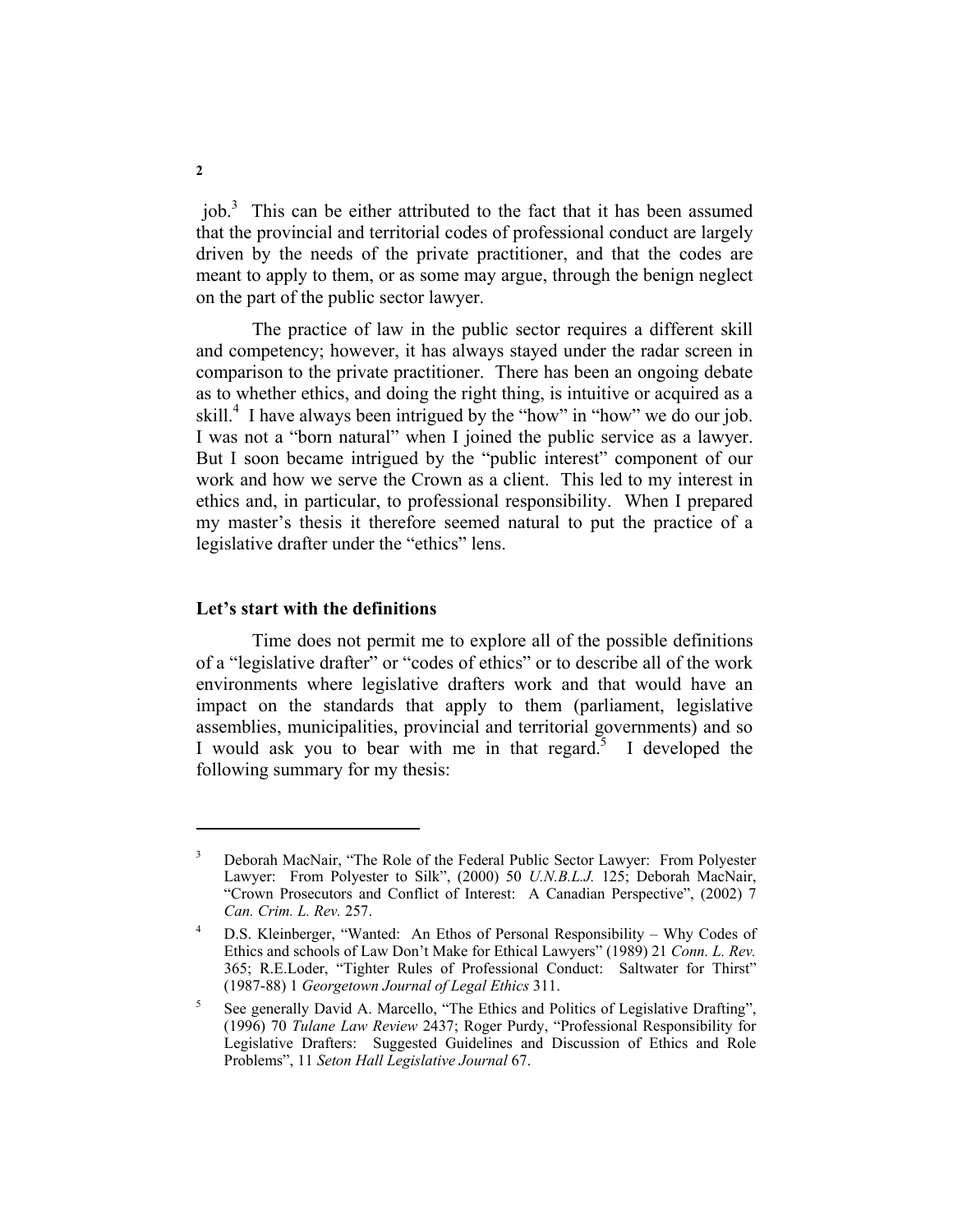Legislative drafting has been described as both an art and a profession. There are several factors that serve to distinguish the practice of the legislative drafter from other legal practitioners.

- The legislative drafter may or may not be a public servant. In Canada legislative drafters are normally practicing in a public sector environment, whether at the federal, provincial or municipal levels of government.
- The drafter may or may not be a lawyer. In Canada the rule of thumb is that a drafter will be a lawyer with a practicing status in one of the provinces or territories of Canada. While they are trained as lawyers, none of the rules of professional conduct of the provincial or territorial law societies or the Canadian Bar Association refer specifically to the legislative drafter.
- The drafter does not require specialized training in drafting although many have now acquired certification as legislative drafters through the training program offered at the University of Ottawa. No distinction is normally made, for training purposes, between drafting legislation, regulations, rules or other specialized documents. Some drafters simply receive their training through experience on the job.
- The drafter is the wordsmith who puts pen to hand and reduces ideas to a written text. While some may argue that this is a technical skill it falls in between traditional editing and taking dictation.
- Some have questioned whether legislative drafting constitutes the practice of law. The Law Society of Upper Canada is silent on the issue of what is the "practice of law". However, for those jurisdictions which do define the "practice of law", such as the Law Society of British Columbia, the definition does not refer to the legislative drafter.
- A legislative drafter needs an appreciation of language, including grammar, as well as knowledge of the technical requirements of legislative form.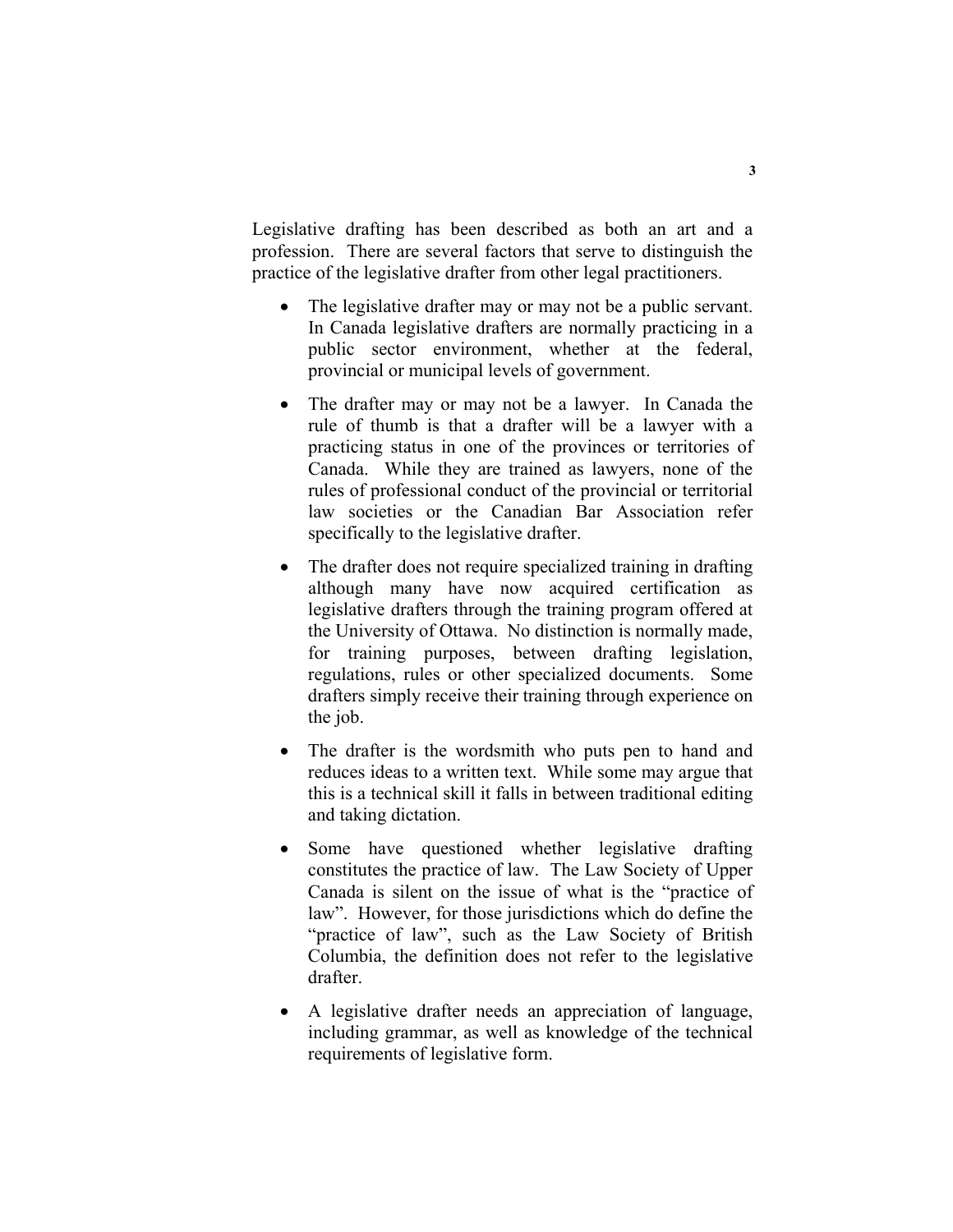- The legislative drafter is often perceived as having a distinct, independent role similar to Crown prosecutors and "judicial-like" in nature. In other words, there is an importance to their role given the special part they play within government, Parliament and the Legislative Assembly.
- The legislative drafter has a duty to be non-partisan. While the drafter may be putting forward legislation for the Parliament or government of the day they must still stay out of the political fray and remain impartial.
- The legislative drafter does not control the final product. Before a statute or regulation becomes law, there will be many, including members of the legislature, consultants and members of the public, who will provide their input.<sup>6</sup>

## **And the proposal is....**

I am going to put forward my thesis today in the following terms. I believe that public sector lawyers, including legislative drafters, should be bound by, and included by reference in an enforceable, express code of professional conduct to govern their ethical behaviour and professional conduct. Following this thesis, it is envisaged that there would be general principles in such a code that would apply to all lawyers, including legislative drafters, and then these general principles would be tailored, where appropriate, to the legislative practitioner's needs and circumstances. As an example, annotations could be added to the commentary section rather than adding an express rule to a code. In other words, a separate code of professional conduct that would apply only to legislative drafters, or silence, are not part of this proposal.

My "case" is built on several premises (some may argue "false" premises)!

It has always been recognized that codes of professional conduct should apply in some form or another to all lawyers, salaried or not. The extent to which the drafters of the various codes of professional conduct

<sup>6</sup> *Ibid.*, note 2 at 22-23.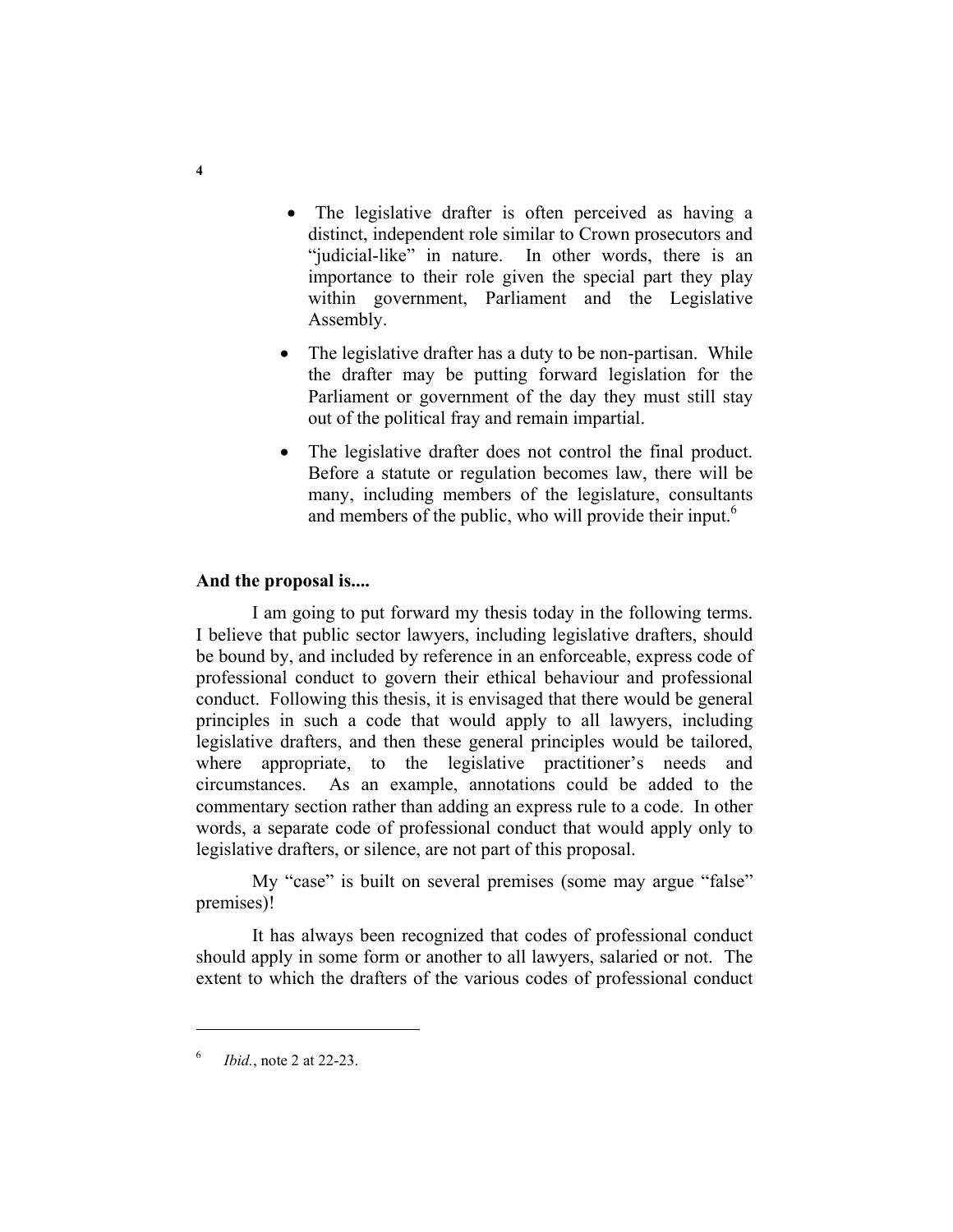thought this through with respect to the application of codes in the various operational contexts has never been clear to me. As an example, the Canadian Bar Association *Code of Professional Conduct* contains the following proviso in the Interpretation section at the beginning of the Code:

It will be noted that the term "lawyer" as defined above extends not only to those engaged in private practice but also to those who are employed on a full-time basis by governments, agencies, corporations and other organizations. An employer-employee relationship of this kind may give rise to special problems in the area of conflict of interest, but in all matters involving integrity and generally in all professional matters, if the requirements or demands of the employer conflict with the standards declared by the Code, the latter must govern.<sup>7</sup>

Several of the other codes of professional conduct contain a similar provision.<sup>8</sup> In fact, the Law Society of Alberta has included a specific chapter for government and in-house counsel in the *Code of Professional Conduct* entitled, The Lawyer in Corporate and Government Service.<sup>9</sup>

There is some credence to the view that lawyers practice in highly compartmentalized professional practice areas now. The age of the general practitioner, some would say, has passed. This is true within government as well. As a result, I think that the overarching ethical principles that apply to public practitioners need to be reaffirmed and codified. A written code is an ideal way, in my view, by which to do this.

Lawyers may sometimes be reluctant to be governed by express codes and I can understand this point of view. There is no doubt that legislative drafters, as an example, are highly individualistic, talented professionals. However, this by itself can give rise to isolationism and a fear of critical review. On the other side of the coin there are those who

<sup>7</sup> (1987) Ottawa, Ontario at xi. It is proposed that Council adopt an updated *Code of Professional Conduct* at the annual meeting in Winnipeg in August, 2004. See generally http:www. cba.ca.

<sup>8</sup> See, for example, the *Legal Ethics & Professional Conduct Handbook*, Nova Scotia Barristers' Society, http://www.nsbs.ns.ca, Interpretation.

<sup>9</sup> The *Code of Professional Conduct*, Chapter 12, The Law Society of Alberta.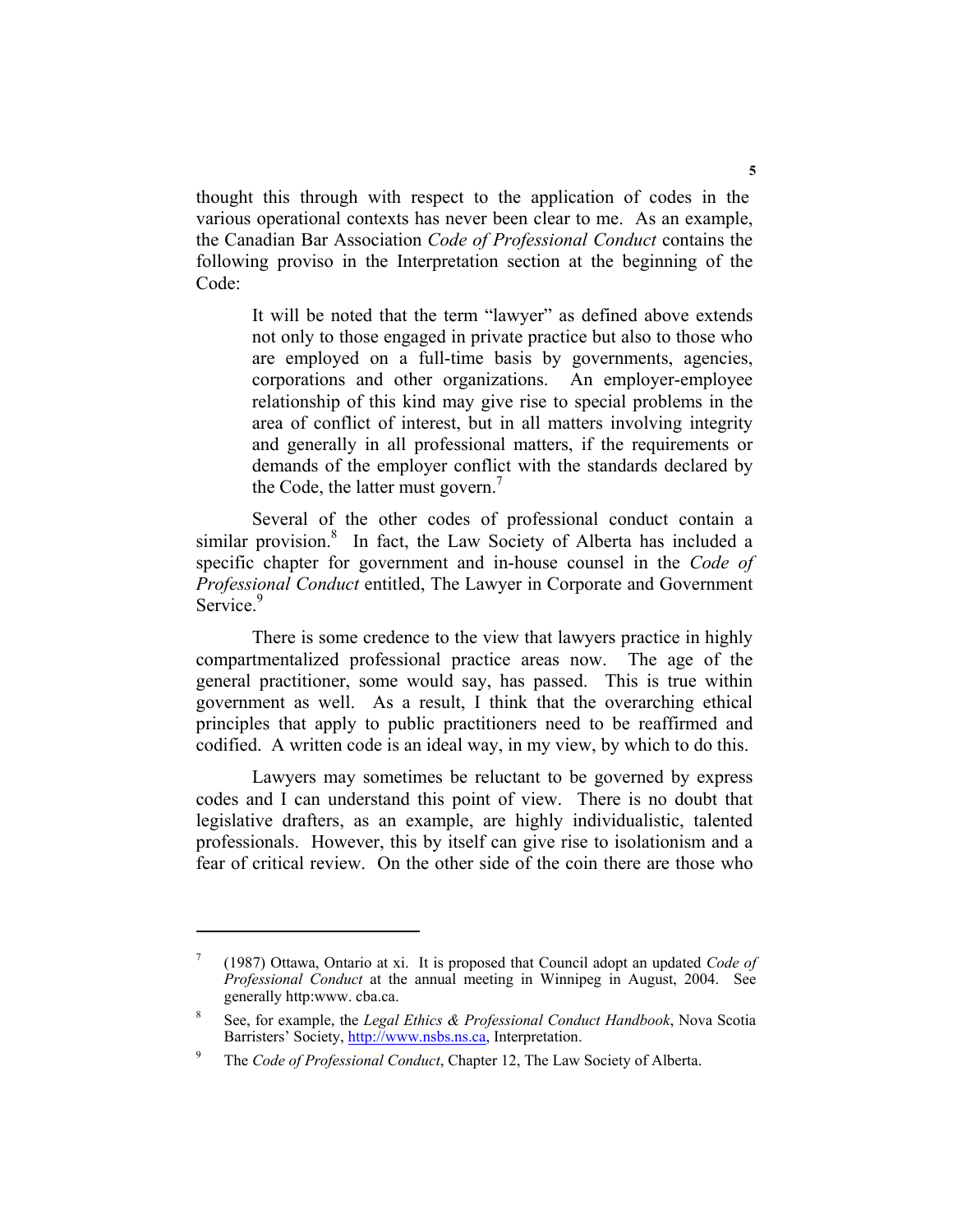argue that codes permit lawyers to insulate themselves from the consequences of their actions if they "follow the rules".<sup>10</sup>

The authors Margaret Ann Wilkinson, Christa Walker and Peter Mercer, in a recent article, "Do Codes of Ethics Actually Shape Legal Practice?"<sup>11</sup> concluded that ethical codes for lawyers inhibit rather than promote cohesiveness in a legal practice. In their research they found that lawyers did not rely on ethical codes to solve ethical problems. It is my view that this begs the question of whether the code is workable and responsive to the needs of the lawyer population affected by it.

I would agree that I think it is misleading to say that codes of professional conduct make lawyers more ethical. On the contrary, a code sets standards that serve as a reference point for me to become a better lawyer and to share values, provoke discussion, identify issues and to generally improve upon the professionalism in lawyering.

I prefer to think that codes do help to draw the boundaries around ethics in order to provoke thought and discussion, rather than to be limiting and prescriptive in nature:

The uncertainty of the application of the rules relating to professional integrity is largely by reason of the fact that the rules are hortative and not prescriptive. They are drafted in language that urges what is good and laudable and the espousal of uncorrupted virtue, uprightness, honesty and sincerity in one's professional conduct. They are drafted in this manner for at least two reasons.

Firstly, the general ethical language permits the rules to apply to all conduct of every nature of a lawyer which depending on intent or motive can be ethical or unethical; and

Secondly, it would seem that the rules are drafted with the intent that they would be regarded as educational on the assumption that ethics can be taught and learned and lawyers will want to obey them. A lawyer is constantly exhorted through professional

H. Feldman, "Codes and Virtues: Can Good Lawyers be Good Ethical Deliberators" (1996) 69 *Cal. L.Rev.* 885; N.L. Firak, "Ethical Fictions as Ethical Foundations: Justifying Professional Ethics" (1986) 24 *Osgoode Hall L.J.* 35.

<sup>11 (2000) 45</sup> *McGill L. J.* 645.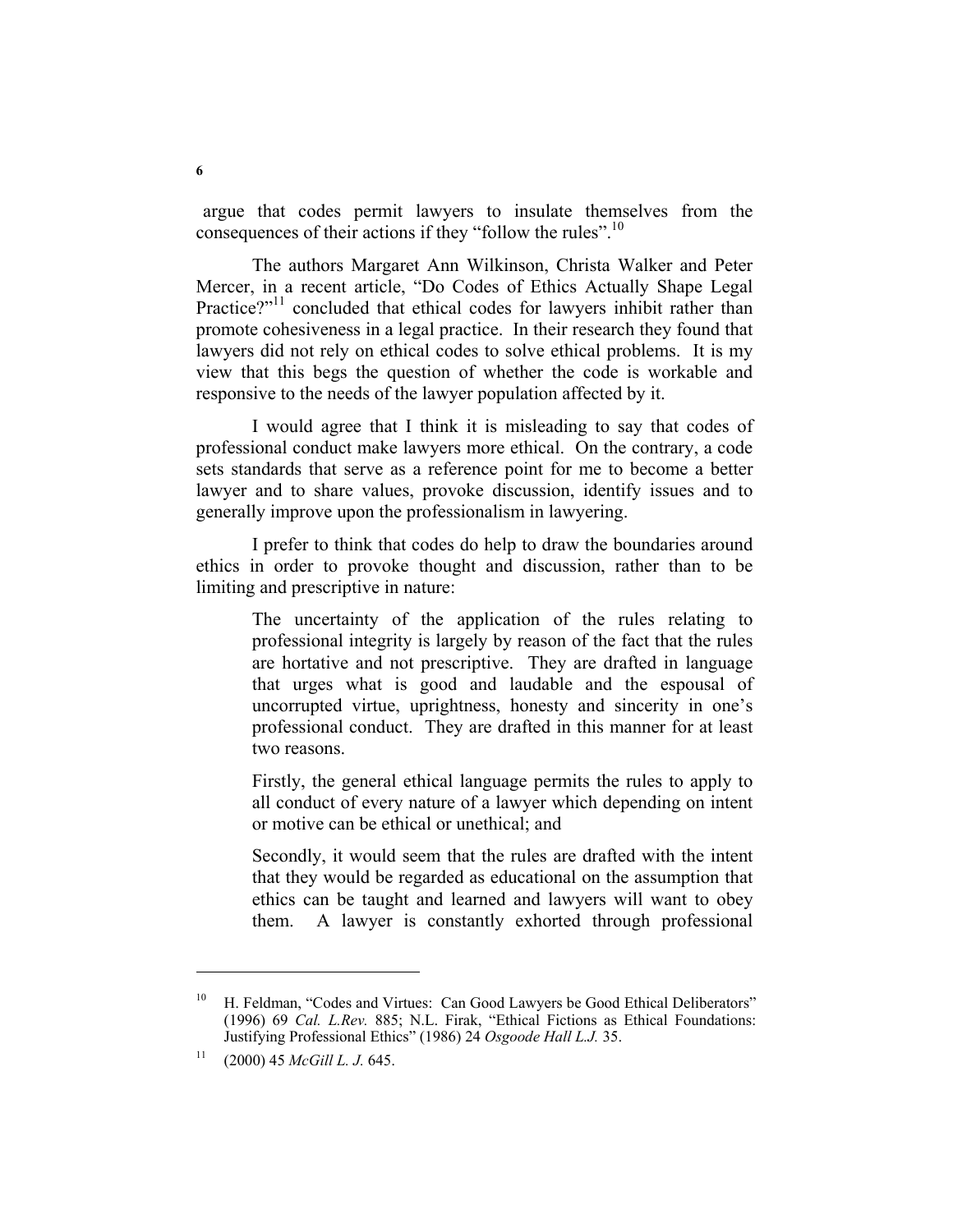conduct rules, call to the bar ceremonies, bar dinners and the like of the need and the duty to practice with integrity.

There is a creed of conduct in the profession. It is based upon integrity and the rules relating thereto. They are not easy to apply. The ability to apply them correctly is acquired through constant awareness of ethical situations and practice in making the right ethical choices. All professional ethics are directed towards the things to be sought and the things to be avoided in the interest of the chief good, aim and purpose of the profession.<sup>12</sup>

However, the role of the legislative drafter calls out for more transparency. Legislative drafters are uniquely positioned to serve one organizational client. Their duties are framed in terms of both their public service and lawyer duties and responsibilities. They serve at the top end of the law-making process which to a large degree is still largely unknown. The importance of their work cannot be underestimated-they are more than scribes and wordsmiths. They usually interact with those in significant decision-making roles, including members of Cabinet. Some will have formal training in addition to their training as lawyers; some will not. For the most part the exercise of their skill, and their competency level, is left to their own judgment and the employment standards set by their employer in their own work environment. The exercise of this skill and judgment is largely secretive and the decisionmaking about the "right thing to do" is left to individual discretion. Accountability occurs at different levels: it is at an individual, professional level, as a lawyer; as an employee in a public service with all of the trappings that involves (e.g. security clearance); as a lawyer with specialized training and knowledge as a drafter. This is captured by Professor Roger Purdy, an American academic, in the following comments:

Legislative drafters should be given the responsibility and authority to engage more actively in the legislative process. Reconsidering current drafting practices, and implementing guidelines of professional conduct for the drafter are two suggested ways of improving both legislation and the plight of legislative drafters.

<sup>12</sup> J. D. Ground, *Professional Responsibility*, c.1, Bar Admission course for the Law Society of Upper Canada (Toronto: 1997).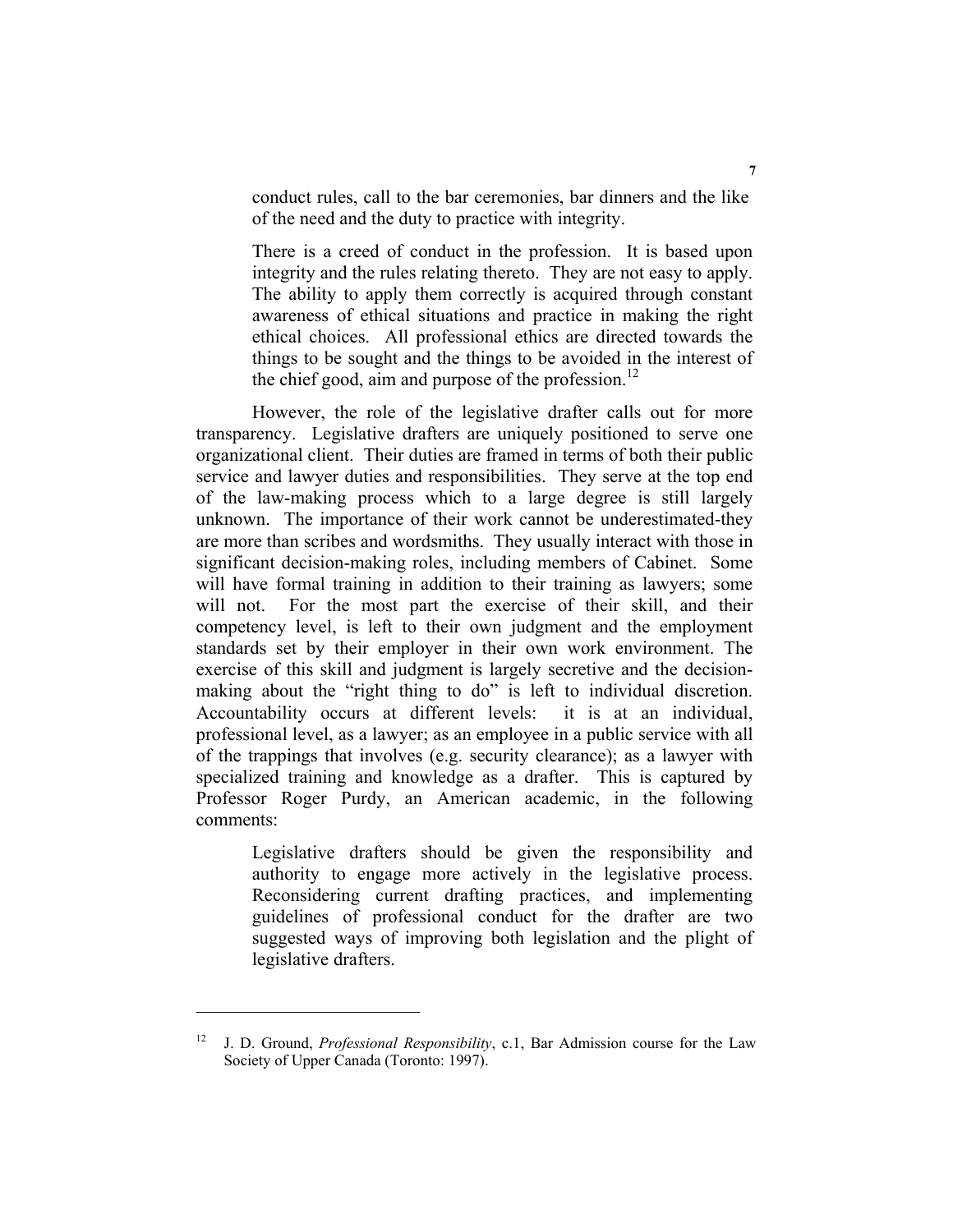Legislative drafting is one particular area, which has been insufficiently examined. Legislation has significant impact on societal growth, and control over legislative expression, exercised to a considerable extent by lawyers, needs to be exercised in a responsible way. Although the number of lawyers acting as legislative drafters is small compared to those engaged in private practice, the impact of their ultimate product may be disproportionate. Yet, little attention or guidance is afforded these aspects of the legal system and lawyers' activities.<sup>13</sup>

I have always found it interesting that the existing codes of professional conduct usually make express reference to Crown prosecutors. In fact these are usually the only "public" practitioners where there is an express reference to them. Undoubtedly their role in the courts, which is often referred to as "quasi-ministers of justice" is important.<sup>14</sup> On the other hand, it is equally important, in my view, for legislative drafters, who perform their function in a less public way, be subject to the same accountability.

Codes of professional conduct serve different functions.<sup>15</sup> There is an ongoing debate about whether or not ethical codes are appropriate: if ethics is about moral choices then, the argument goes, the code, as an external standard, will not enhance the ethics of that individual. The existence of codes for lawyers is justified for two main reasons: confidence of the public in the system of justice and standards for selfgovernance. They are hortatory and inspirational. As an example, most codes exhort lawyers to have integrity and to respect the administration of justice. Current codes require public sector lawyers to extrapolate what applies to them-a specific code with interpretative commentary could help to clarify how the code applies to legislative drafters. The complexity of the job is such that codes can provide spiritual and professional guidance where there is disagreement and clarity where there is doubt. Thirdly, codes can put in express terms what one may be thinking. It is one thing

…

<sup>13</sup> *Ibid*, note 5 at 69.

<sup>14</sup> *R. v. Campbell*, [1999] 1 S.C.R. 565.

<sup>&</sup>lt;sup>15</sup> J. Honsberger, "Legal Rules, Ethical Choices and Professional Conduct" (1987) 21 *Law Society Gazette* 113.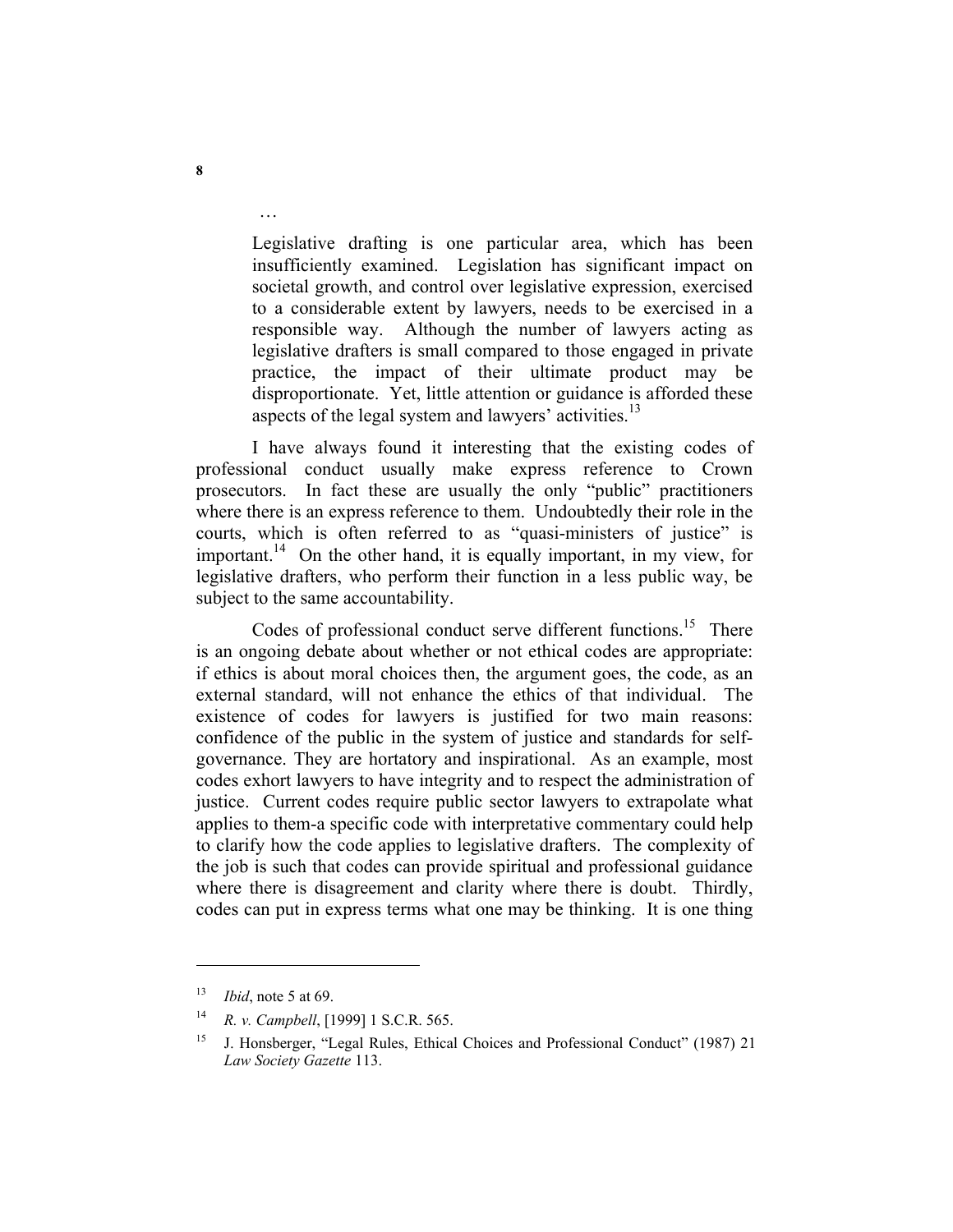to think something and another to be held accountable for what you do. Private practitioners have faced this dilemma for a long time. In the end, in my view, it is the immediacy of this accountability that keeps us honest, fair and reasonable.

The courts have commented very little about codes. One of the more lengthy, recent statements appeared in the Supreme Court of Canada case, *Martin v. Gray*. 16 This case was about the conflict of interest rules that govern in a situation where a lawyer transfers from one firm to another firm where the new firm is on the side of the case. The Supreme Court confirmed the importance of codes of professional conduct but cautioned that they are not exclusive moral codes. However, the court noted the absence of reference s to institutional conflict of interest measures in law society codes and urged the Canadian Bar Association to act:

...It can be expected that the Canadian Bar Association, which took the lead in adopting a Code of Professional Conduct in 1974, will again take the lead to determine whether institutional devices are effective and develop standards for the use of institutional devices which will be uniform throughout Canada. Although I am not prepared to say that a court should never accept these devices as sufficient evidence of effective screening until the governing bodies have approved of them and adopted rules with respect to their operation, I would not foresee a court doing so except in exceptional circumstances. Thus, in the vast majority of cases, the courts are unlikely to accept the effectiveness of these devices until the profession, through its governing body, has studied the matter and determined whether there are institutional guarantees that will satisfy the need to maintain confidence in the integrity of the profession. In this regard, it must be borne in mind that the legal profession is a self-governing profession. The legislature has entrusted to it and not to the court the responsibility of developing standards. The court's role is merely supervisory, and its jurisdiction extends to this aspect of ethics only in connection with legal proceedings. The governing bodies, however, are concerned with the application of conflict of interest standards not only in respect of litigation but in other fields which constitute the greater

MacDonald Estate v. Martin, [1990] 3 S.C.R. 1235, 77 D.L.R. (4<sup>th</sup>) 249.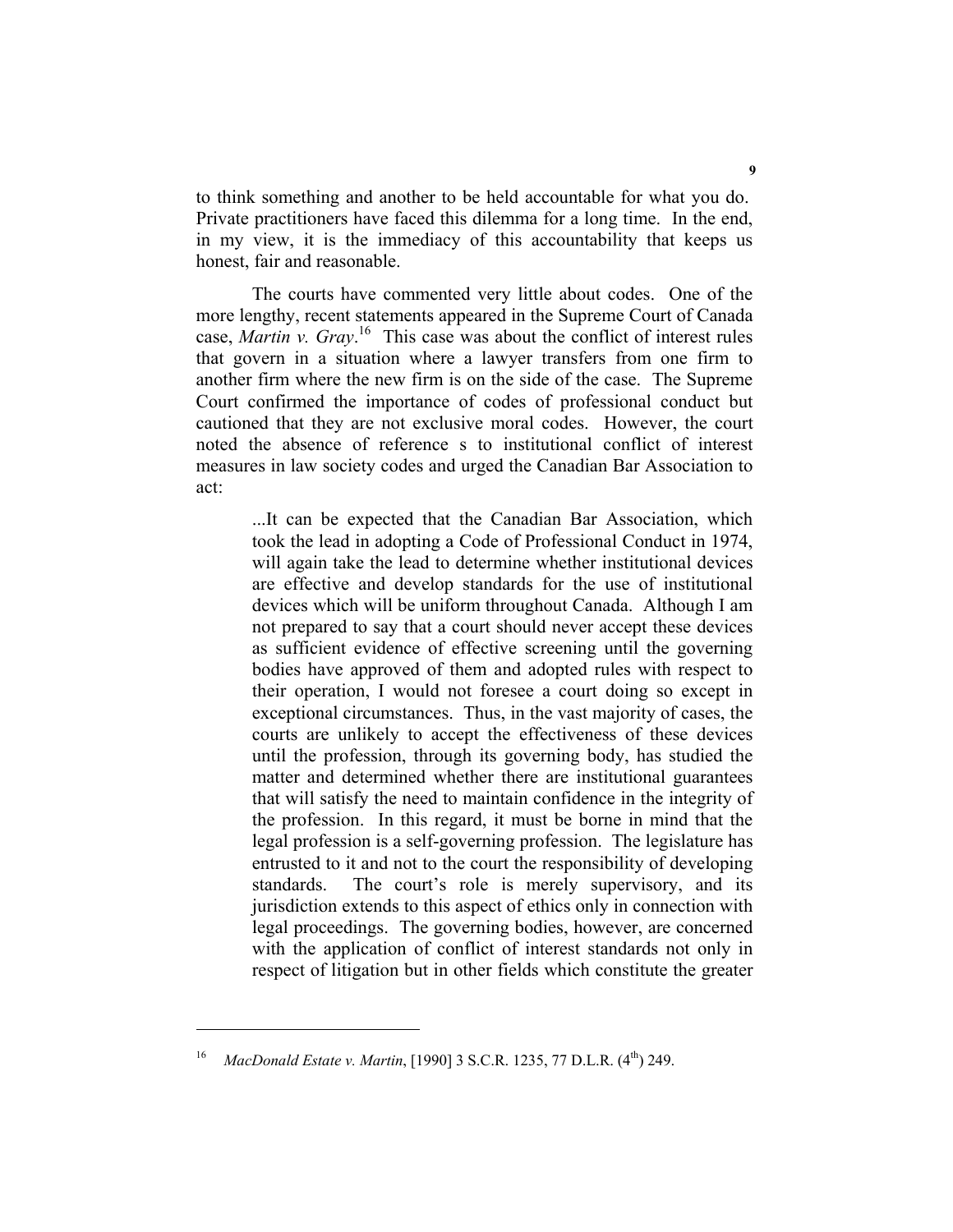part of the practice of law. It would be wrong, therefore, to shut out the governing body of a self-regulating profession from the whole of the practice by the imposition of an inflexible and immutable standard in the exercise of a supervisory jurisdiction over part of it. $^{17}$ 

More recently, the Supreme Court of Canada had occasion to reexamine the issue of ethics for public sector lawyers again in *Krieger v. Law Society of Alberta*. 18 The issue in that case was the authority of a law society, in this case the Law Society of Alberta, to review the ethical conduct of a provincial Crown prosecutor even when an internal investigation had been undertaken. The Code in that case contained provisions with respect to the duty of disclosure to the accused. The Supreme Court of Canada, while emphasizing the need to respect the discretion of Crown prosecutors to prosecute confirmed that the law society is not barred completely from having a supervisory role over their ethical conduct.

As a result, the trend in the few cases that come before the courts is to look at whether or not professional standards exist.

There are arguments against what I propose but I think this needs to be debated in light of the recent discussions in the Canadian Bar Association concerning the modernization of the *Code of Professional*  Conduct.<sup>19</sup> As a general rule, we dust off our code when we need to defend a principle; it becomes a sword rather than a shield which we wield to take the higher ethical ground in an argument. It then becomes a double standard. In other words we use it as a convenient tool rather than a tool for governance. Ideally, I would see it as neither. To use my "Maritime" analogies, which will reveal my Nova Scotia roots, it is a beam from a lighthouse rather than the sword of Damocles!

I do not want these comments to be taken out of context. I do not believe that codes of professional conduct are the means to an end. Nor

<sup>&</sup>lt;sup>17</sup> *MacDonald Estate v. Martin* (1990), 77 D.L.R. (4<sup>th</sup>) 249 at 270-71, per Sopinka, J.

 $18$  (1997), 205 A.R. 243, 149 D.L.R. (4<sup>th</sup>) 92, [1997] 8 W.W.R. 221, rev'd (2000) 277 A.R. 31, 191 D.L.R.  $(4^{th})$  600, [2001] 2 W.W.R. 102.

<sup>19</sup> *Supra*, note 5.